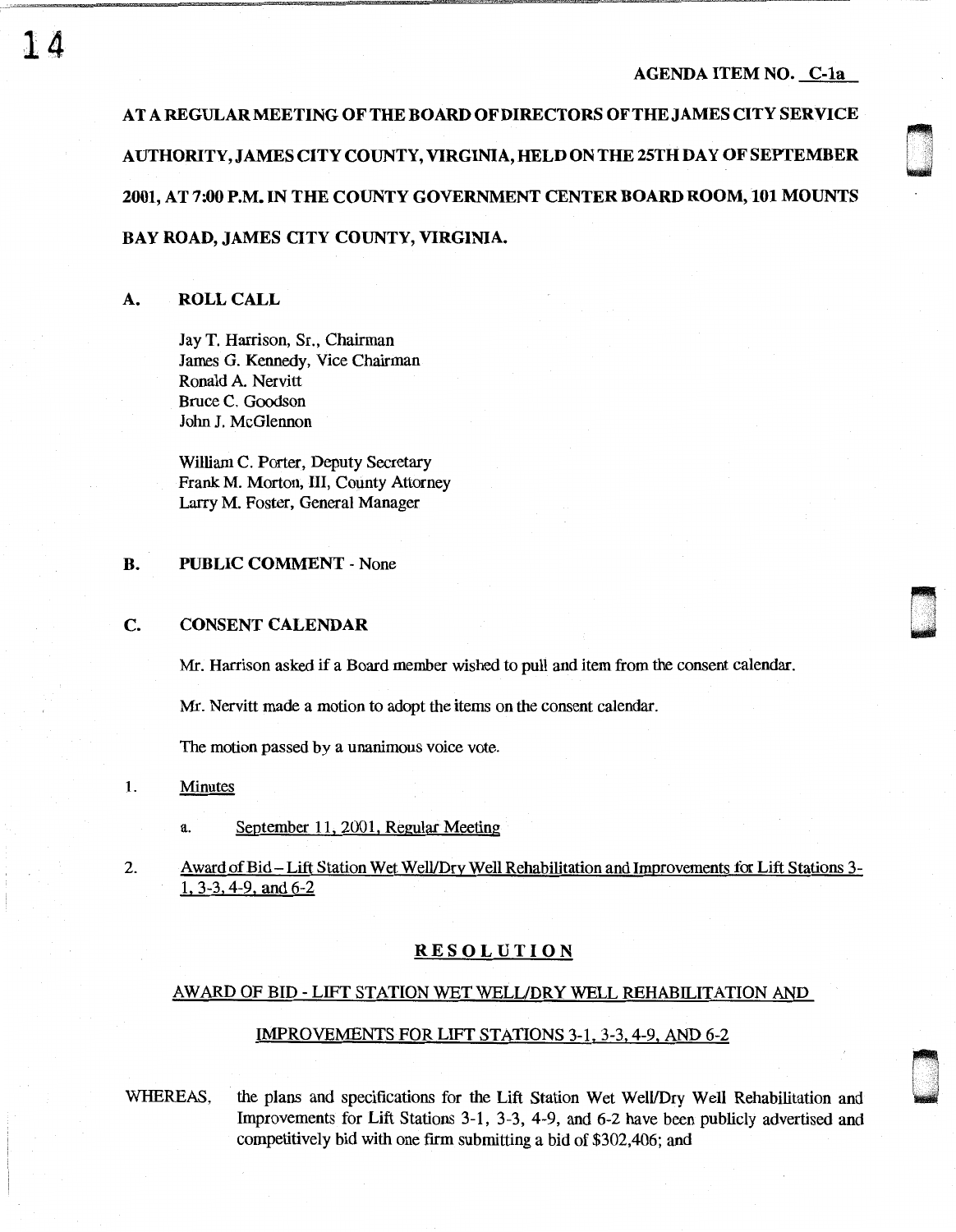WHEREAS, Polymer Coatings, Inc., the sole bidder has been determined capable of completing the project.

NOW, THEREFORE, BE IT RESOLVED that the Board of Directors of James City Service Authority, James City County, Virginia, hereby awards the Lift Station Wet Well/Dry Well Rehabilitation and Improvements project to Polymer Coatings, Inc., for a bid of \$302,406.

3. Budget Amendment and Appropriation - James City Service Authority - FY 02

### **RESOLUTION**

#### BUDGET AMENDMENT AND APPROPRIATION

#### JAMES CITY SERVICE AUTHORITY - FY 02

WHEREAS, the Secretary prepared a proposed budget for the fiscal year beginning July 1, 2001, and ending June 30, 2002, which did not include funds for the JCSA Well Abandonment Program of \$20,000 and Department of Environmental Quality Ground Water Protection Grant of \$16,550; and

- WHEREAS, the Board of Directors adopted said budget on April 24, 2001; and
- WHEREAS, the Secretary has prepared a proposed Budget amendment and appropriation for Well Abandonment Program of \$20,000 and grant funds of \$16,550.
- NOW, THEREFORE, BE IT RESOLVED that the Board of Directors of the James City Service Authority, James City County, Virginia, hereby authorizes the acceptance of the grant and makes the following appropriation to the FY 02 Water Fund Budget:

Revenue:

| <b>JCSA Reserve Funds</b> |  | \$20,000 |
|---------------------------|--|----------|
| <b>DEO</b> Grant          |  | 16,550   |
|                           |  | \$36,550 |

Expenditures:

Well Abandonment Program \$36,550

### D. BOARD REQUESTS AND DIRECTIVES

Mr. McGlennon thanked Mr. Foster for his work on the Magruder Heights water system improvements and associated street repairs.

Mr. Kennedy made a motion to adjourn at 8:53 p.m.

The motion passed by a unanimous voice vote.